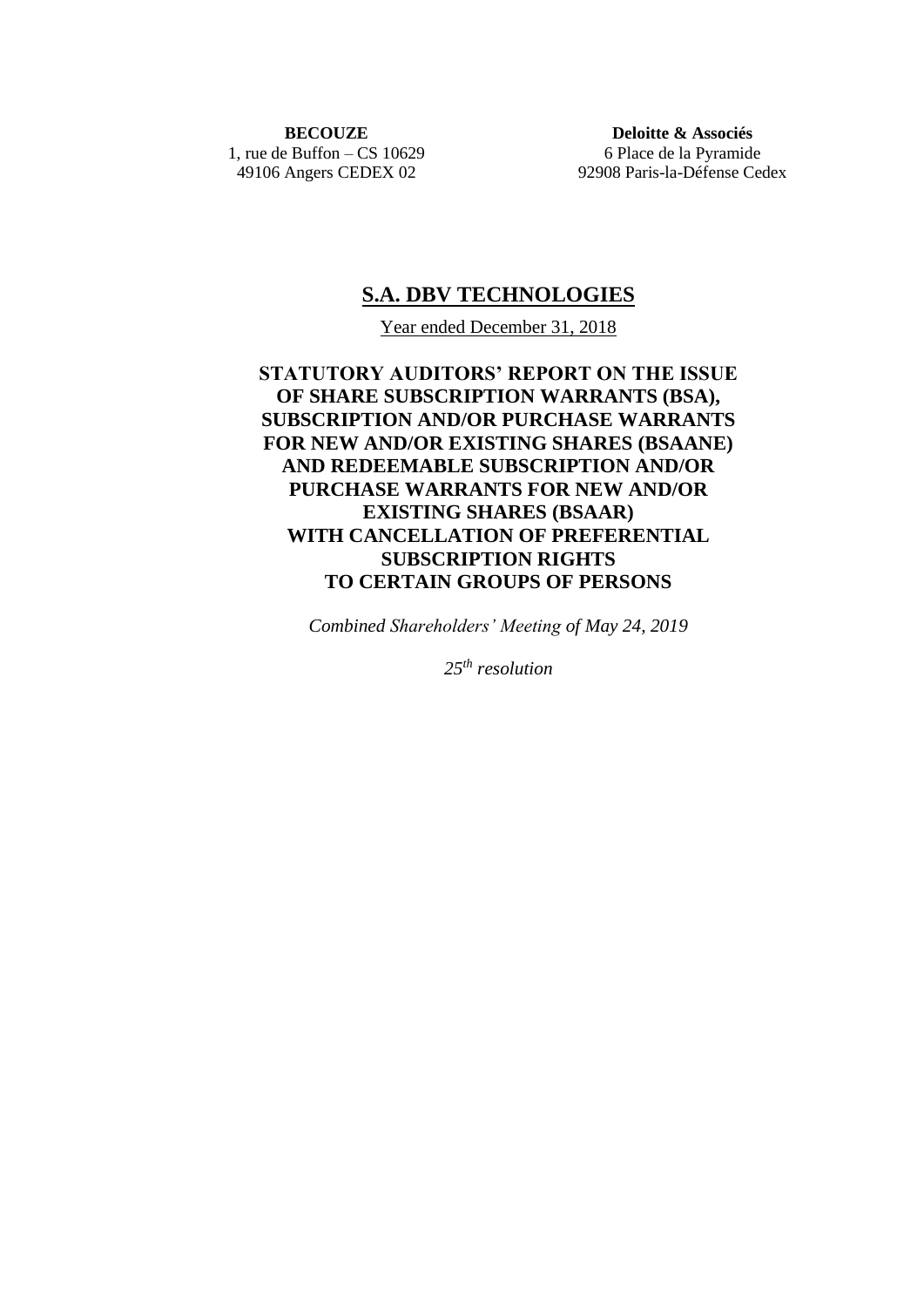**BECOUZE** 1, rue de Buffon 49106 Angers CEDEX 02

**Deloitte & Associés** 6 Place de la Pyramide 92908 Paris-la-Défense Cedex

## **S.A. DBV Technologies**

177-181 avenue Pierre Brossolette 92120 Montrouge

**Statutory Auditors' report on the issue of share subscription warrants (BSA), subscription and/or purchase warrants for new and/or existing shares (BSAANE) and redeemable subscription and/or purchase warrants for new and/or existing shares (BSAAR) with cancellation of preferential subscription rights to certain groups of persons**

*Combined Shareholders' Meeting of May 24, 2019*

*25 th resolution*

*This is a free translation into English of a report issued in the French language and is provided solely for the convenience of English-speaking readers. This report should be read in conjunction and construed in accordance with French law and professional auditing standards applicable in France.*

To the Shareholders' Meeting of DBV Technologies,

As Statutory Auditors of your Company and in accordance with the procedures set forth in Articles L. 228-92 and L. 225-135 of the French Commercial Code (*Code de commerce*), we hereby report to you on the proposed delegation of authority to the Board of Directors to decide the issue, with cancellation of preferential subscription rights, of share subscription warrants (BSA), subscription and/or purchase warrants for new and/or existing shares (BSAANE) and redeemable subscription and/or purchase warrants for new and/or existing shares (BSAAR), reserved for corporate officers, members of the scientific committee and employees of your Company, as well as persons bound by a services or consulting agreement to your Company or its French or foreign affiliates within the meaning of Article L. 225-180 of the French Commercial Code, up to a maximum amount of 0.5% of the share capital on the date of this Shareholders' Meeting, a transaction on which you are asked to vote.